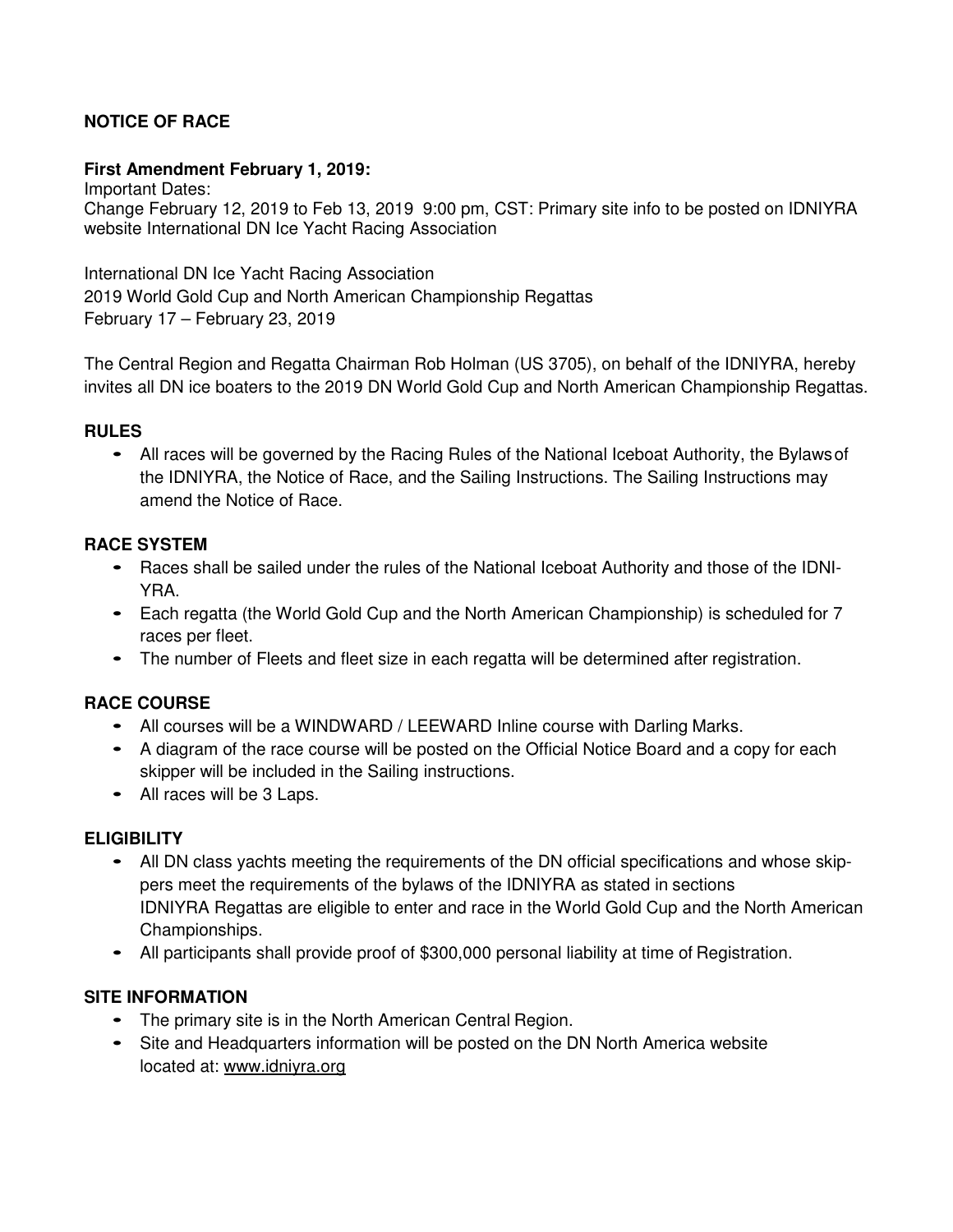## **REGISTRATION, DEADLINE AND FEE**

- Each skipper shall register either on-line at www.idniyra.org or by mailing a completed entry form available on www.idniyra.org, with the appropriate entry fee. (See entry form for instructions for registration by regular mail)
- Entry Fee shall be paid in U.S. Dollars.
- The entry fees for the World Gold Cup are as follows:
	- \$120.00 (USD) if paid/postmarked by December 31, 2018. The entry fee for a Junior Skipper (one who is 25 and under at the time of registration) is \$70.00 (USD).
	- \$170.00 (USD) if paid/postmarked on or after January 1, 2019. The entry fee for a Junior Skipper (one who is 25 and under at the time of registration) is \$90.00 (USD).
- The entry fees for the North American Championship are as follows:
	- \$100.00 (USD) if paid/postmarked by December 31, 2018. The entry fee for a Junior Skipper (one who is 25 and under at the time of registration) is \$60.00 (USD).
	- \$150.00 (USD) if paid/postmarked on or after January 1, 2019. The entry fee for a Junior Skipper (one who is 25 and under at the time of registration) is \$80.00 (USD).
- Novice Entries for either regatta:
	- Novice DN skippers may enter either or both Regattas with the payment of two years association dues per regatta. No other event registration payments shall apply.
	- $\circ$  A sailor shall be classified as a Novice if: that person has never belonged to the IDNIYRA, or their membership has lapsed for 5 or more years. A Novice must comply with all other entry requirements.
- European Entries are not subject to a late fee penalty. European competitors are requested to notify the race chairman that they will be attending
- No entry will be accepted after the close of registration. (refer to schedule of events)
- When regatta location moves, prior to the first race, registration may be reopened.
- Sailing instructions, including a course diagram, will be available to all competitors at time of final registration.
- All skippers may be required to complete a National Iceboat Authority rules test as part of registration.

# **IMPORTANT DATES**

- December 31, 2018: Registration Deadline for early entry fee.
- February 13, 2019, 9:00 pm, CST: Primary site info to be posted on IDNIYRA website
- February 16, 2019, Registration 5:00 pm to 8:00 pm local time: Location to be listed on the IDNIYRA website.
- February 17, 2019 first World Gold Cup race at time stated in sailing instructions.
- PRIZES to be awarded after the Completion of World Gold Cup.
	- Prizes shall be awarded for First thru Tenth place in each fleet, plus the 1<sup>st</sup> Grand Master,  $1^{St}$  Master,  $1^{st}$  Senior,  $1^{st}$  Woman,  $1^{st}$  Junior, and  $1^{st}$  Novice in the regatta.
- February 18, 2019, earliest possible North American Championship Registration: 7:00 pm to 9:00 pm local time: Location and updated date, time and place to be listed on the IDNIYRA website.
- February 19, 2019 earliest possible race in North American Championship, at time stated in sailing instructions.